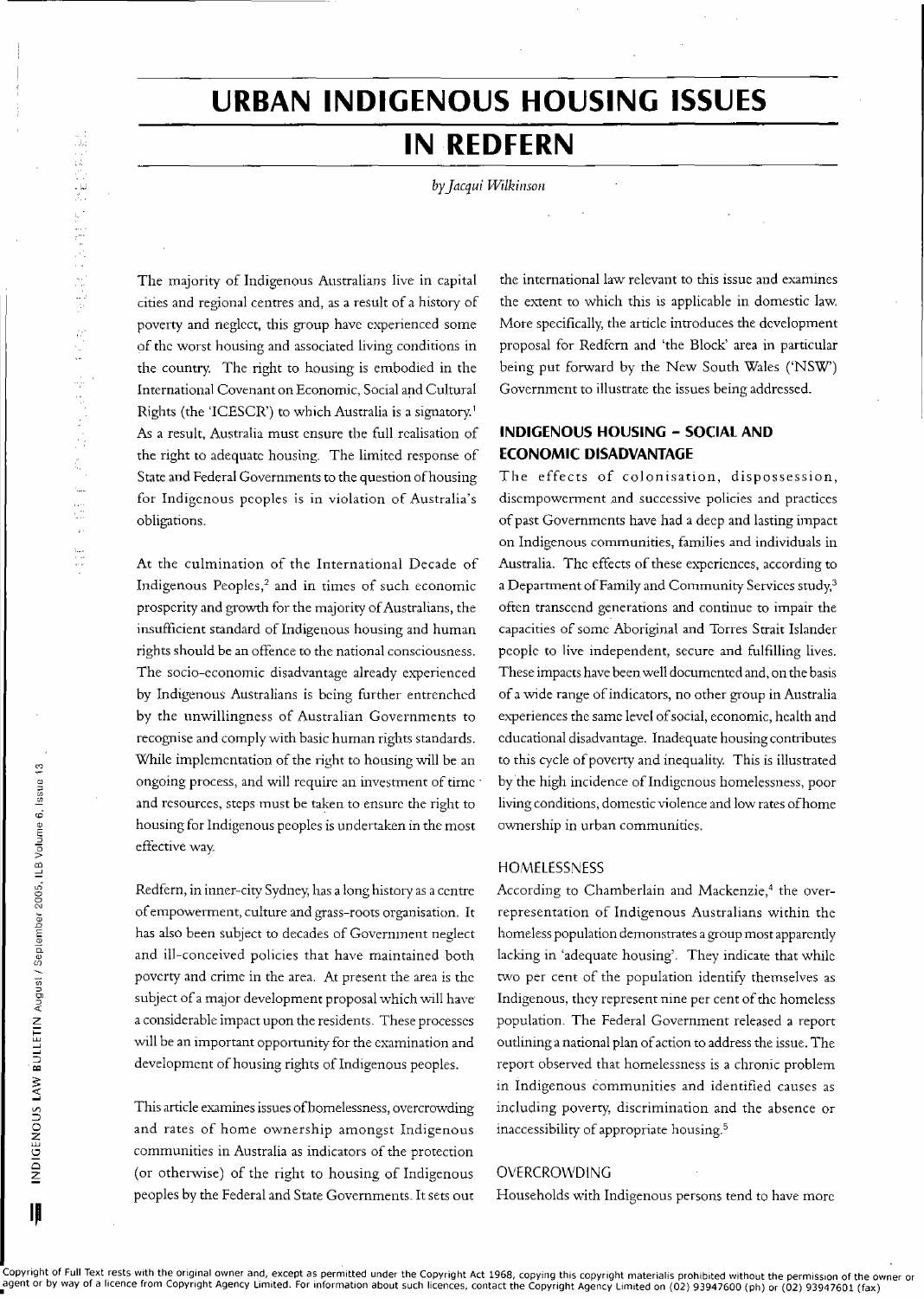residents than other households. At the 2001 Census, there was an average of 3-5 persons in households with Indigenous people, compared with 2.6 persons in other households.<sup>6</sup> As a result, 15 per cent of Indigenous households live in what can be considered overcrowded dwellings compared to 4 per cent of non-Indigenous households. Overcrowding tends to accelerate the deterioration of dwellings and increases the risk of transmission of diseases and the promulgation of domestic violence and other abuses.<sup>7</sup>

### HOME OWNERSHIP

Home ownership is an important indicator of wealth and is likely to be positively related to employment and income. The Australian Bureau of Statistics ('ABS') reports that the rate of home ownership by Indigenous Australians lags significantly behind that of non-Indigenous Australians. The 2001 ABS Population Characteristic Report found that 12.6 per cent of Indigenous households own their home outright compared to 41.4 per cent of non-Indigenous households. <sup>8</sup> Further, Indigenous households were more than twice as likely as other households to be living in rental accommodation, with 63 per cent renting accommodation compared to 27 per cent of non-Indigenous households.<sup>9</sup> Indigenous people living in rental accommodation are more likely than non-Indigenous people to be living in Government-subsidised housing.

These factors, homelessness, overcrowding and home ownership, are indicators of the fact that the standard of housing for Indigenous peoples in Australia remains well below that of the remainder of the country. Another factor is that of inappropriate housing. The Commonwealth Advisory Committee on Homelessness reported that Indigenous communities tend to have a different understanding of what constitutes issues of housing and homelessness and that these issues have spiritual dimensions as well as physical ones.<sup>10</sup> Aboriginal and Torres Strait Islander Social Justice Commissioner, Dr William Jonas, argued that the approach of policy makers should ensure the full participation and contribution of Indigenous peoples in decision-making."

### **AUSTRALIA'S OBLIGATIONS IN INTERNATIONAL LAW REGARDING HOUSING RIGHTS**

Through becoming a party to the ICESCR, the Commonwealth bound itselfin international law to respect this human right and to 'take steps to the maximum of its available resources with a view to progressively achieving the right's full tealisation."2 Further, Australia undertook to guarantee that this right would be exercised without discrimination of any kind.<sup>13</sup> However, concern has been

expressed by the Committee on Economic, Social and Cultural Rights ('the Committee') that Australia has not satisfactorily fulfilled its obligations under the ICESCR with respect to its treatment of Indigenous Australians.<sup>14</sup>

The Committee stated that 'the Indigenous populations of Australia continue to be at a comparative disadvantage in the enjoyment of the economic, social and cultural rights, particularly in the fields of employment, housing, health and education' and recommended that the ICESCR be incorporated into domestic legislation.'5 The most obvious means bywhich the Federal Government may have chosen to fulfil these international obligations would have been either to incorporate such a right into our legal system or to provide individuals with an avenue of complaint and redress. The Government has chosen neither of these courses, however, and existing anti-discrimination laws fall a long way short of fully implementing Australia's international human rights obligations.

The High Court has repeatedly recognised that legislation should be interpreted, according to Sackville J, 'In conformity with established principles of international law including treaty obligations.<sup>'16</sup> This is reiterated by Kirby J in *AI-Kateb v Godwin*, 'opinions that seek to cut off contemporary Australian law (including constitutional law) from the persuasive force of international law are doomed to fail. They will be seen in the future...with a mixture of curiosity and embarrassment.'<sup>17</sup> However, there is also the argument that Constitutional litigation is not an option in Australia because the Constitution does not include a bill of rights and only protect individual rights in a limited, piecemeal way.<sup>18</sup>

Ofcourse, adopting the language ofhuman rights to assert a claim to adequate housing is only the first, and perhaps easiest, step. The translation of this claim into laws and policies that will ensure its enforcement through methods that will hold Governments accountable rnust follow.

### **URBAN INDIGENOUS POPULATION· REDFERN**

Consideration ofIndigenous housing righcs from an urban point of view is important as the process of urbanisation has had a devastating impact upon Australia's Indigenous population's 'escalaring social disadvantage' .'9 Such disadvantage can be seen in Redfem, in inner-city Sydney, and is exemplified in a housing scheme known as 'the Block'.

The Block, according to Anderson, is located at the 'heart of metropolitan, capitalist Australia' and demonstrates 'the struggles of Aboriginals to (re) claim the Block from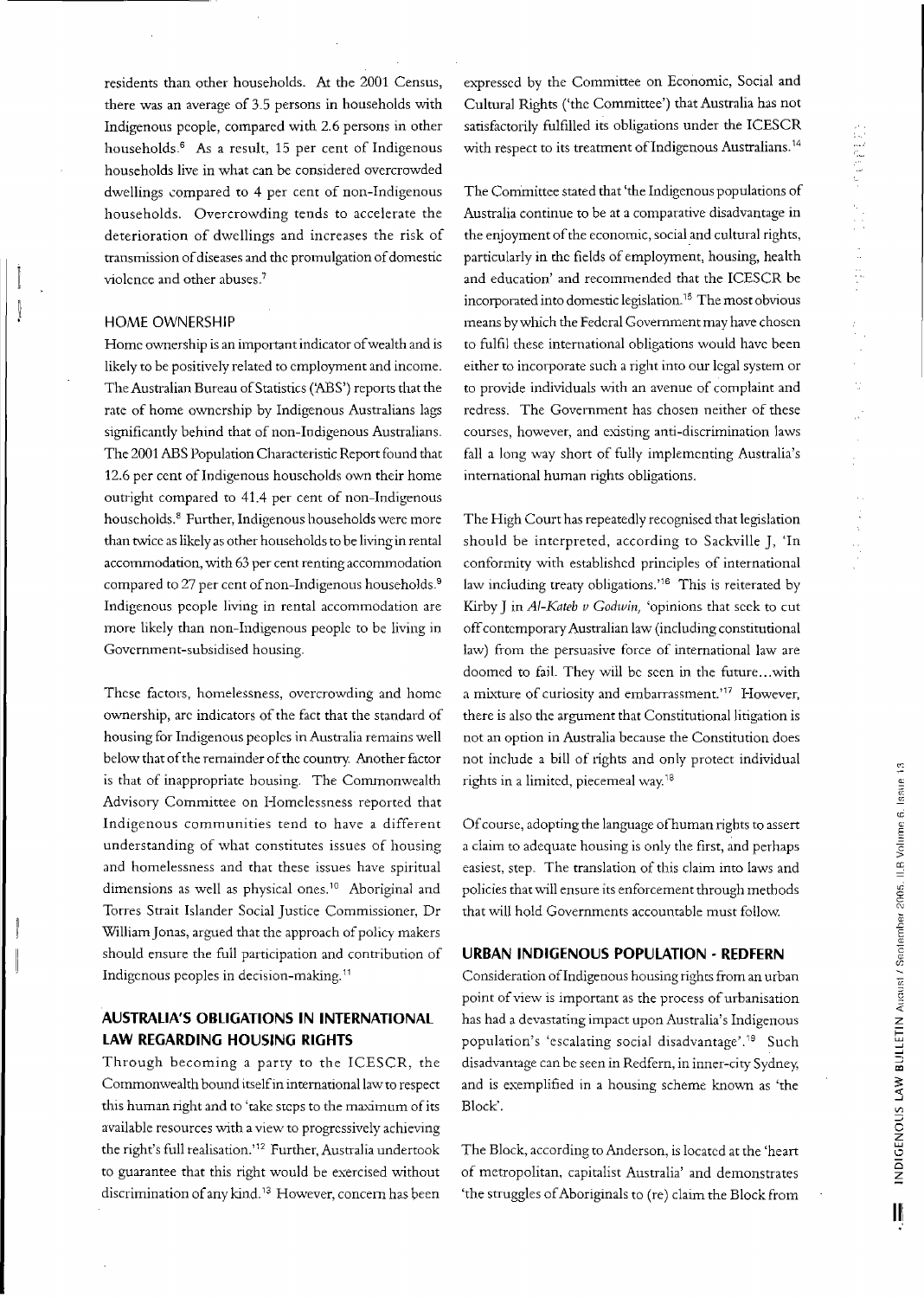middle class redeve!opment.'2o The traditional owners of Redfem were the *Gadigal*<sup>21</sup> people. They lived in Redfern and surrounding areas for more than 40,000 years before European invasion, however, the current Indigenous residents originate from many lands and communities.<sup>22</sup>

In the early 1970s, a crisis of overcrowding and homelessness developed in the area with large numbers of Aboriginal people without permanent or adequate housing following evictions and racial discrimination in the housing market. <sup>23</sup> The lack of affordable housing led to a group squatting in empty terraces on Louis Street, Redfern. This area developed into the first housing collective in Australia, the Aboriginal HousingCompany (the 'AHC), incorporated in 1973 under the *New South f.-Villes Companies* Act 1961 (now the Corporations Act). This acquisition, facilitated by the Whitlam Government, was the first movement towards urban land-rights in Australia.<sup>24</sup> Over time additional houses were purchased by the AHC and about 15 per cent of Indigenous people living in Redfern and Waterloo now reside in AHC dwellings. <sup>25</sup> However, like other urban Indigenous communities, Redfern experiences considerable socio-economic disadvantage including high levels of unemployment, poor health levels, low educational attainment and lack of access to mainstream services\_

The AHC, in conjunction with Sydney University and NSW Government architects, has devised a *Community Social Plan<sup>26</sup>* (known as the *'Penulivuy* Project') to attempt to address the social disadvantage of the Block area. The *Pemulwuy* Project seeks to implement the AHC's commitment to building sustainable and culturally appropriate housing with the participation of and in consultation with the community\_

### **POTENTIAL IMPEDIMENTS TO DEVELOPMENT**

THE REDFERN WATERLOO AUTHORITY ACT (2004) NSW

The *Pemulwuy* Project is part of the broader NSW Government strategy to redevelop the Redfem-Waterloo area. The *Redfern Waterloo Authority Act* (2004) was rushed through Parliarnent to create the Redfern Waterloo Authority ('RWA') which has responsibility for the development. The RWA has been criticised as failing to provide 'checks and balances' and as 'secretive and selfvalidating' with 'unprecedented powers'.27 The RWA has the power to override local councils and heritage laws, to grant concessions to private developers and acquire land compulsorily. Planning control resides with Minister for Utilities, Frank 5artor.

There are also complaints of a lack of consultation by the RWA. Minister Sartor had agreed to consult widely with the community when developing the *Pemulumy* Project.<sup>28</sup> However, many in the community feel that they have been left in the dark - and there is little evidence of any constructive consultation.<sup>29</sup>

Indeed, traditionally a plan the scale proposed for the Redfem-Waterloo area would have been open to discussion and debate. Minister Sartor has not supported the *Penulivuy* project and has indicated his preference for development other than housing on the Block.<sup>30</sup> A compromise offer made by Minister 5artor to provide only 19 homes on the Block has been rejected by the AHC.

### **CONCLUSION**

The majority of Indigenous Australians live in capital cities and regional centres. Consideration of Indigenous housing rights from an urban perspective is important, as the process of urbanisation has had a devastating impact upon Australia's Indigenous population. This can be seen in the inner city community of Redfern and the Block in particular. Like other Indigenous communities, there are many social problems in the area that need to be addressed urgently, including those relating to housing.

Domestically, mainstream housing strategies and policies have done little to protect the unique housing needs of Indigenous Australians. On an international level, Australia is a party to a number of human rights instruments, including the ICESCR, which imposes an obligation to recognise, respect and protect the right to adequate housing. However, Australia has failed to adequately fulfil its obligations, particularly in relation to Indigenous Australians.

It is recommended that Australia incorporate the ICESCR into legislation as soon as practicable. However this seems unlikely with the current Federal Government which has not been afraid to respond dismissively to mounting criticism from the international community. Nevertheless, it is possible to take active steps in relarion to establishing a right to adequate housing. This can be seen with the Aboriginal Housing Company's proposed development for the Block. There arc a number of potential impediments to the development in particular from the NSW Government. Even so, this does not discredit the fact that these are rights which should be recognised and protected, and are an important step toward self-determination\_

*jacqlli Wilkillson is <sup>a</sup> law student at the Unillwity* if*NSW*